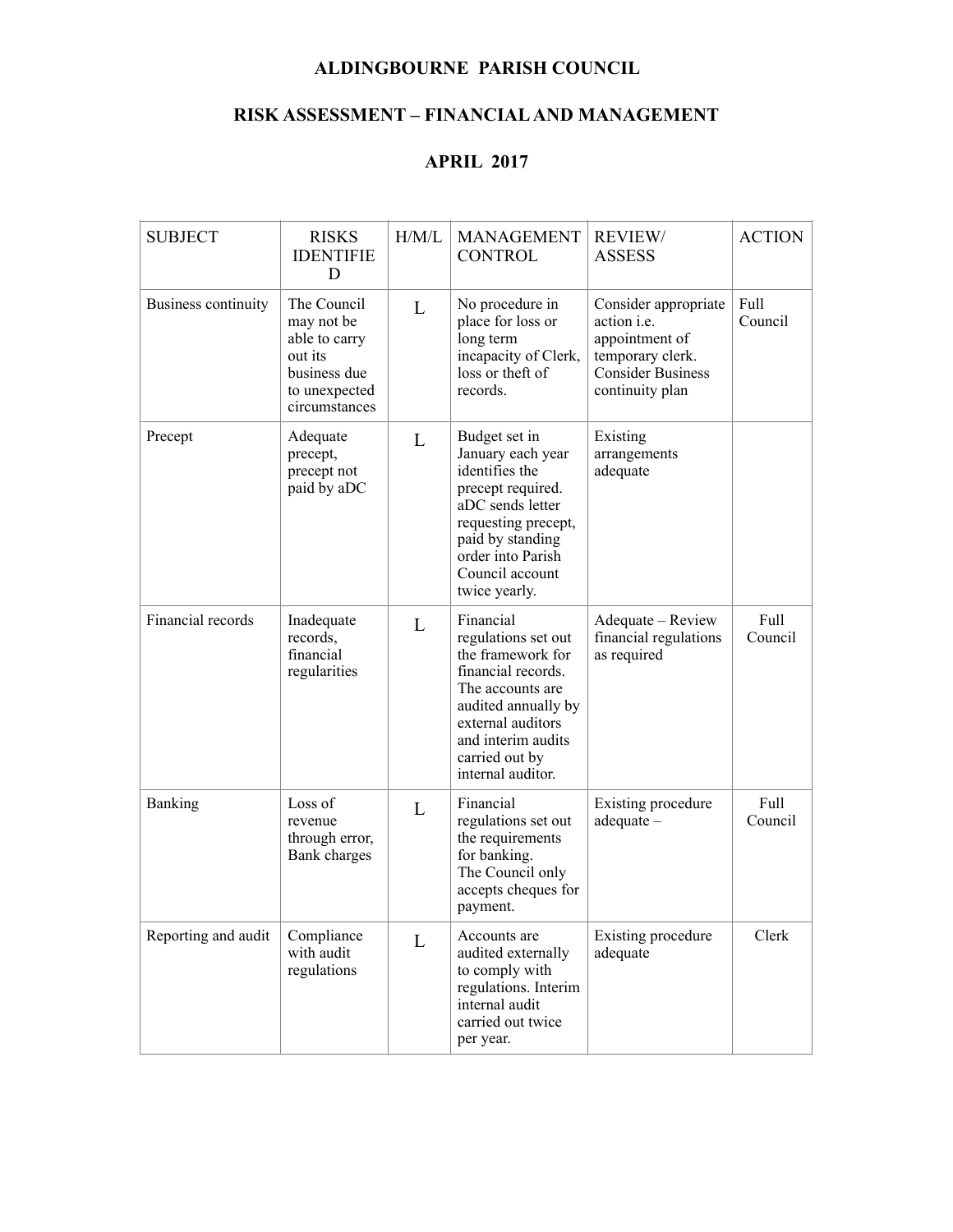| Grants to outside<br>bodies s137                          | Power to make<br>grant<br>Confirmation<br>that grant is<br>spent on<br>electorate                  | L            | Grant application<br>form requests<br>specific<br>information<br>regarding the<br>nature of the<br>organisation<br>requesting grant.<br>Grants decided in<br>December of each<br>year subject to<br>limit set by S.137<br>of Local<br>Government Act.<br>1972                                                                                       | Review<br>contributions<br>annually, or when<br>licences/agreements<br>expire.                                        |                 |
|-----------------------------------------------------------|----------------------------------------------------------------------------------------------------|--------------|-----------------------------------------------------------------------------------------------------------------------------------------------------------------------------------------------------------------------------------------------------------------------------------------------------------------------------------------------------|-----------------------------------------------------------------------------------------------------------------------|-----------------|
| Best value and<br>accountability on<br>goods and services | Work awarded<br>incorrectly or<br>overspend                                                        | M            | Financial<br>regulations set out<br>the procedure for<br>goods and services.<br>Major contracts<br>carried out by<br>competitive tender.                                                                                                                                                                                                            | Existing procedure<br>adequate,<br>Check annually that<br>Fidelity insurance is<br>adequate                           | Clerk           |
| Salary and staff<br>costs, employees                      | Incorrect<br>payment of<br>Clerk<br>Tax and NI<br>requirements<br>Fraud by staff<br>or Councillors | L            | The Clerk is<br>responsible for<br>salary payments<br>and reviews as well<br>as reducing the tax<br>and NI burden by<br>paying tax at other<br>workplace<br><b>Fidelity Guarantee</b><br>insurance covers<br>losses by staff or<br>councillors                                                                                                      | Insurance should be<br>reviewed annually,<br>report to Council in<br>May each year<br>Payroll Service<br>Company used | Clerk           |
| Insurance                                                 | Must be<br>adequate<br>competitive<br>compliant                                                    | $\mathbf{L}$ | Annual review of<br>insurance<br>arrangements is<br>required                                                                                                                                                                                                                                                                                        |                                                                                                                       | Full<br>Council |
| Assets                                                    | Loss or<br>damage and<br>third party<br>losses.                                                    | L            | Assets owned by<br>the Council are<br>managed by<br>Working Party who<br>report to the full<br>Council each<br>month.<br><b>Fixed Asset</b><br>Register is<br>maintained by the<br>Clerk and reviewed<br>annually at audit.<br><b>Risk Assessments</b><br>in place for<br>Council owned<br>property and land<br>as well as financial<br>management. | Existing procedure<br>adequate.<br><b>Risk Assessments</b><br>reviewed March<br>2012                                  |                 |